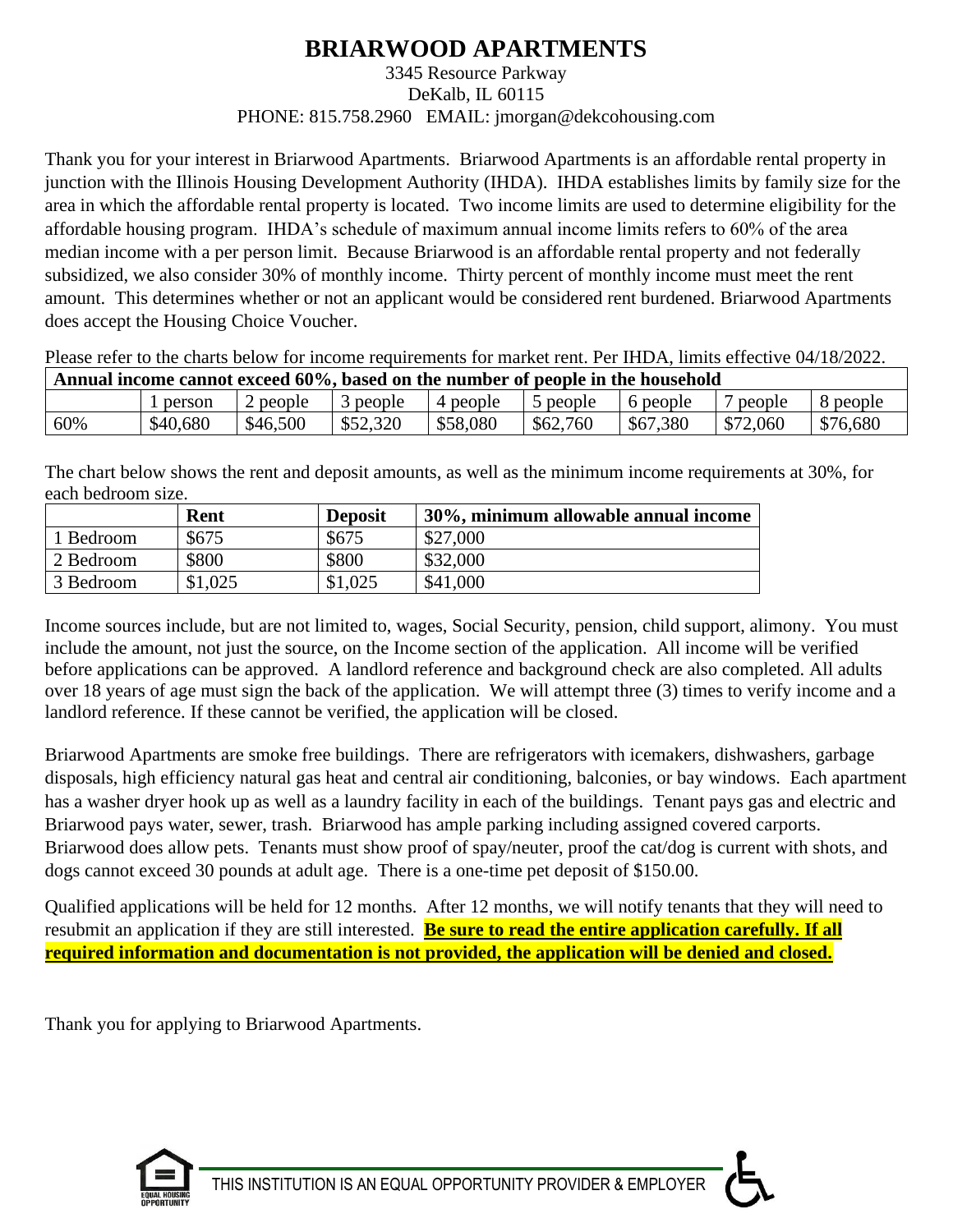# **BRIARWOOD APARTMENTS**

3345 Resource Parkway DeKalb, IL 60115 PHONE: 815.758.2960

## **HEAD OF HOUSEHOLD - PERSONAL INFORMATION**

| NO <sub>1</sub><br>Driver's License/ID card Number and State Issued ________________________________<br>Race (circle): White Black American Indian or Alaskan Native<br>Asian or Pacific Islander<br>Ethnicity (circle): Hispanic Non-Hispanic<br>Have you been (please mark 'Y' or 'N'): Displaced from an urban renewal area<br>Displaced as a result of a government action _________ Displaced as a result of a major disaster _______<br><b>ADDRESS</b><br>NO <sub>1</sub> |  |
|---------------------------------------------------------------------------------------------------------------------------------------------------------------------------------------------------------------------------------------------------------------------------------------------------------------------------------------------------------------------------------------------------------------------------------------------------------------------------------|--|
|                                                                                                                                                                                                                                                                                                                                                                                                                                                                                 |  |
|                                                                                                                                                                                                                                                                                                                                                                                                                                                                                 |  |
|                                                                                                                                                                                                                                                                                                                                                                                                                                                                                 |  |
|                                                                                                                                                                                                                                                                                                                                                                                                                                                                                 |  |
|                                                                                                                                                                                                                                                                                                                                                                                                                                                                                 |  |
|                                                                                                                                                                                                                                                                                                                                                                                                                                                                                 |  |
|                                                                                                                                                                                                                                                                                                                                                                                                                                                                                 |  |
|                                                                                                                                                                                                                                                                                                                                                                                                                                                                                 |  |
|                                                                                                                                                                                                                                                                                                                                                                                                                                                                                 |  |
|                                                                                                                                                                                                                                                                                                                                                                                                                                                                                 |  |
|                                                                                                                                                                                                                                                                                                                                                                                                                                                                                 |  |
|                                                                                                                                                                                                                                                                                                                                                                                                                                                                                 |  |
|                                                                                                                                                                                                                                                                                                                                                                                                                                                                                 |  |
|                                                                                                                                                                                                                                                                                                                                                                                                                                                                                 |  |
|                                                                                                                                                                                                                                                                                                                                                                                                                                                                                 |  |
|                                                                                                                                                                                                                                                                                                                                                                                                                                                                                 |  |
|                                                                                                                                                                                                                                                                                                                                                                                                                                                                                 |  |
| NO.                                                                                                                                                                                                                                                                                                                                                                                                                                                                             |  |
| <b>EMPLOYMENT/INCOME</b> – please include proof of all income (recent pay stubs, Social Security letter, etc)                                                                                                                                                                                                                                                                                                                                                                   |  |
| (Source of income includes Social Security, child support, etc. Must include income amount below.)                                                                                                                                                                                                                                                                                                                                                                              |  |
|                                                                                                                                                                                                                                                                                                                                                                                                                                                                                 |  |
|                                                                                                                                                                                                                                                                                                                                                                                                                                                                                 |  |
|                                                                                                                                                                                                                                                                                                                                                                                                                                                                                 |  |

Employment/Income Continued on the next page.



THIS INSTITUTION IS AN EQUAL OPPORTUNITY PROVIDER & EMPLOYER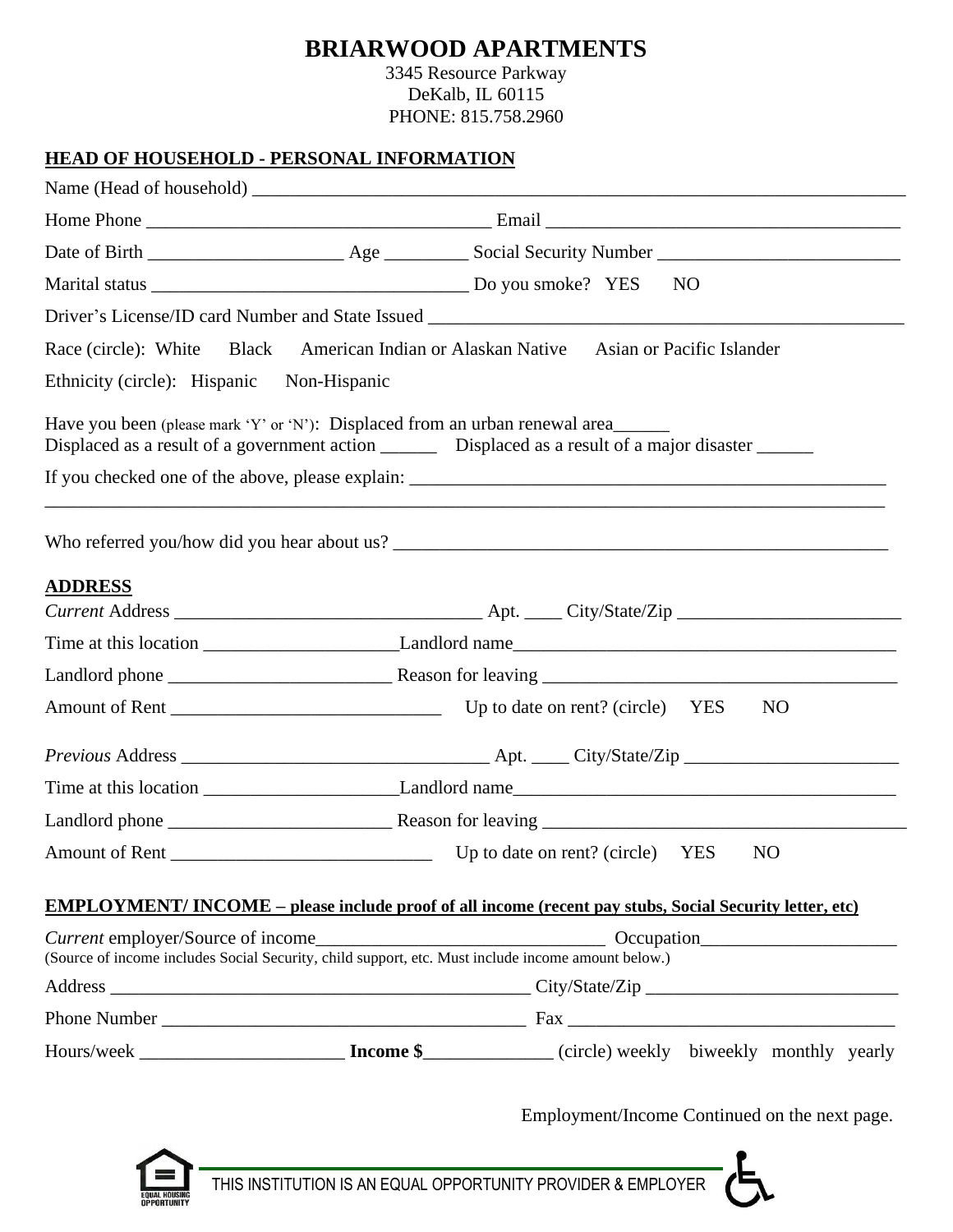| <b>ASSETS</b> – for any marked YES, please include a copy of most recent account statement                                                                                                                                                                                                                                                                                                                                                                     |                                                              |  |           |                |  |
|----------------------------------------------------------------------------------------------------------------------------------------------------------------------------------------------------------------------------------------------------------------------------------------------------------------------------------------------------------------------------------------------------------------------------------------------------------------|--------------------------------------------------------------|--|-----------|----------------|--|
| Do you have a checking account? (circle) YES NO<br>Bank name $\frac{1}{\sqrt{1-\frac{1}{2}}\sqrt{1-\frac{1}{2}}\sqrt{1-\frac{1}{2}}\sqrt{1-\frac{1}{2}}\sqrt{1-\frac{1}{2}}\sqrt{1-\frac{1}{2}}\sqrt{1-\frac{1}{2}}\sqrt{1-\frac{1}{2}}\sqrt{1-\frac{1}{2}}\sqrt{1-\frac{1}{2}}\sqrt{1-\frac{1}{2}}\sqrt{1-\frac{1}{2}}\sqrt{1-\frac{1}{2}}\sqrt{1-\frac{1}{2}}\sqrt{1-\frac{1}{2}}\sqrt{1-\frac{1}{2}}\sqrt{1-\frac{1}{2}}\sqrt{1-\frac{1}{2}}\sqrt{1-\frac{$ |                                                              |  |           |                |  |
| Do you have a savings account? (circle) YES NO                                                                                                                                                                                                                                                                                                                                                                                                                 |                                                              |  |           |                |  |
| Do you have life insurance? (circle) YES NO                                                                                                                                                                                                                                                                                                                                                                                                                    |                                                              |  |           |                |  |
| PERSONAL INFORMATION - CO-APPLICANT/HOUSEHOLD MEMBER OVER AGE 18                                                                                                                                                                                                                                                                                                                                                                                               |                                                              |  |           |                |  |
|                                                                                                                                                                                                                                                                                                                                                                                                                                                                |                                                              |  |           |                |  |
|                                                                                                                                                                                                                                                                                                                                                                                                                                                                |                                                              |  |           |                |  |
|                                                                                                                                                                                                                                                                                                                                                                                                                                                                |                                                              |  |           |                |  |
|                                                                                                                                                                                                                                                                                                                                                                                                                                                                |                                                              |  | <b>NO</b> |                |  |
|                                                                                                                                                                                                                                                                                                                                                                                                                                                                |                                                              |  |           |                |  |
|                                                                                                                                                                                                                                                                                                                                                                                                                                                                |                                                              |  |           |                |  |
| Race (circle): White Black American Indian or Alaskan Native Asian or Pacific Islander                                                                                                                                                                                                                                                                                                                                                                         |                                                              |  |           |                |  |
| Ethnicity (circle): Hispanic Non-Hispanic                                                                                                                                                                                                                                                                                                                                                                                                                      |                                                              |  |           |                |  |
|                                                                                                                                                                                                                                                                                                                                                                                                                                                                |                                                              |  |           |                |  |
|                                                                                                                                                                                                                                                                                                                                                                                                                                                                |                                                              |  |           |                |  |
|                                                                                                                                                                                                                                                                                                                                                                                                                                                                |                                                              |  |           |                |  |
|                                                                                                                                                                                                                                                                                                                                                                                                                                                                |                                                              |  |           | N <sub>O</sub> |  |
| <b>EMPLOYMENT/INCOME - CO-APPLICANT/HOUSEHOLD MEMEBER OVER AGE 18 - please include</b><br>proof of all income (recent pay stubs, Social Security letter, etc)                                                                                                                                                                                                                                                                                                  |                                                              |  |           |                |  |
| (Source of income includes Social Security, child support, etc. Must include income amount below.)                                                                                                                                                                                                                                                                                                                                                             |                                                              |  |           |                |  |
|                                                                                                                                                                                                                                                                                                                                                                                                                                                                |                                                              |  |           |                |  |
|                                                                                                                                                                                                                                                                                                                                                                                                                                                                |                                                              |  |           |                |  |
| Hours/week _________________________ Income \$_____________ (circle) weekly biweekly monthly yearly                                                                                                                                                                                                                                                                                                                                                            |                                                              |  |           |                |  |
|                                                                                                                                                                                                                                                                                                                                                                                                                                                                |                                                              |  |           |                |  |
|                                                                                                                                                                                                                                                                                                                                                                                                                                                                | THIS INSTITUTION IS AN EQUAL OPPORTUNITY PROVIDER & EMPLOYER |  |           |                |  |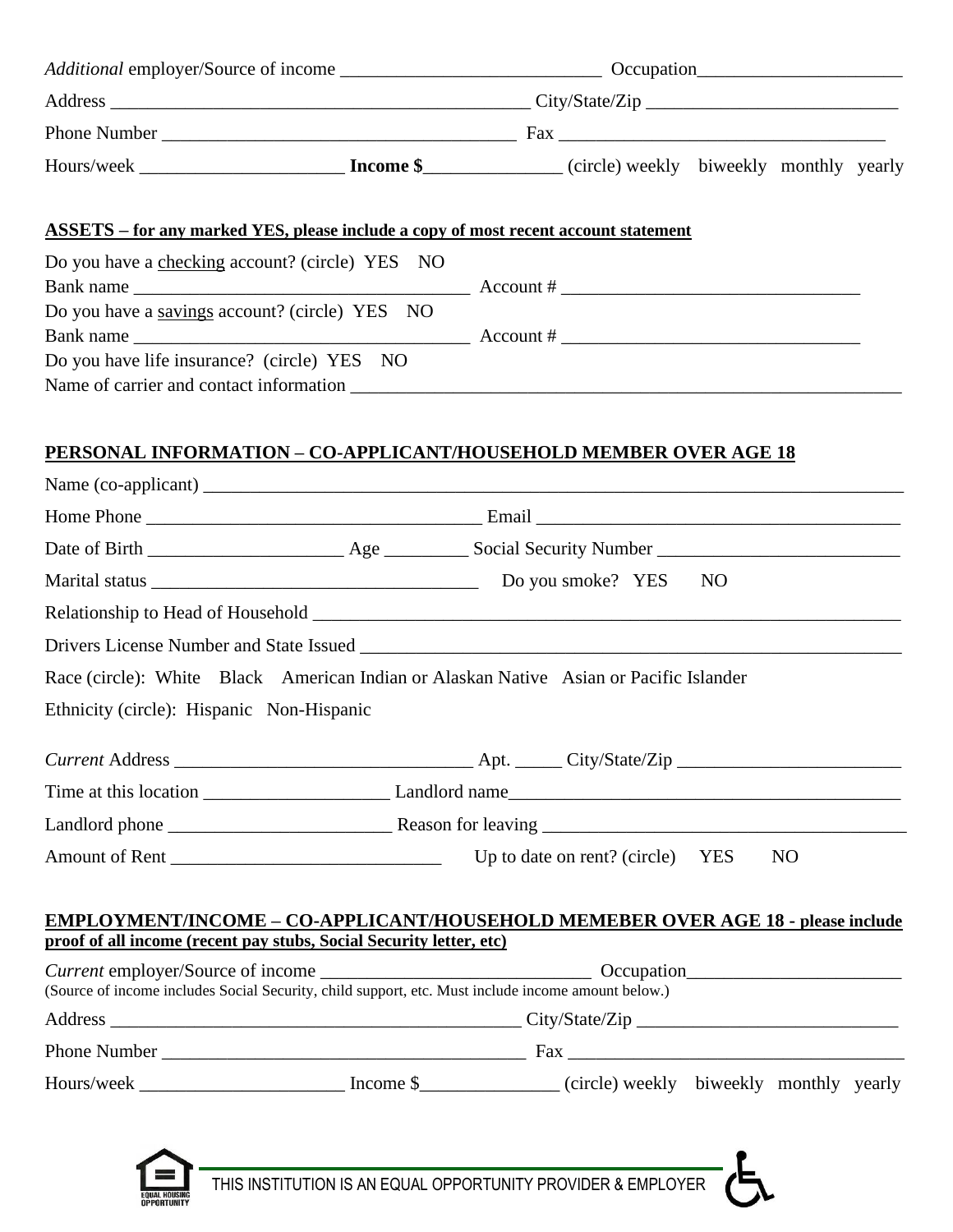# **ASSETS – CO-APPLICANT/HOUSEHOLD MEMBER OVER AGE 18 - for any marked YES, please include a copy of most recent account statement** Do you have a checking account? (circle) YES NO Bank name \_\_\_\_\_\_\_\_\_\_\_\_\_\_\_\_\_\_\_\_\_\_\_\_\_\_\_\_\_\_\_\_\_\_\_\_ Account # \_\_\_\_\_\_\_\_\_\_\_\_\_\_\_\_\_\_\_\_\_\_\_\_\_\_\_\_\_\_\_\_

| Do you have a savings account? (circle) YES NO |           |  |  |
|------------------------------------------------|-----------|--|--|
| Bank name                                      | Account # |  |  |

Name of carrier and contact information  $\blacksquare$ 

# **LIST ALL OTHERS** *UNDER AGE 18* **WHO WILL BE OCCUPYING THE APARTMENT**

| <b>Name</b>                                                     | Date of Birth | Age | <b>Social Security #</b> | <b>Relationship to Applicant</b> |  |
|-----------------------------------------------------------------|---------------|-----|--------------------------|----------------------------------|--|
|                                                                 |               |     |                          |                                  |  |
|                                                                 |               |     |                          |                                  |  |
|                                                                 |               |     |                          |                                  |  |
| Number of bedrooms needed?<br>Date you are needing an apartment |               |     |                          |                                  |  |

Do you currently hold a Section 8 voucher? <br>If yes, list the agency name and contact person

\_\_\_\_\_\_\_\_\_\_\_\_\_\_\_\_\_\_\_\_\_\_\_\_\_\_\_\_\_\_\_\_\_\_\_\_\_\_\_\_\_\_\_\_\_\_\_\_\_\_\_\_\_\_\_\_\_\_\_\_\_\_\_\_\_\_\_\_\_\_\_\_\_\_\_\_\_\_\_\_\_\_\_\_\_\_\_\_\_\_\_

**HISTORY** – if you have rented before, you must list references for the most recent three (3) residences, starting with your current address. Be sure to include the apartment number. If you have not rented before, you must list three (3) personal references.

| City/State/Zip | Landlord name, address, phone/fax/email | <b>Rental period from, to</b> |
|----------------|-----------------------------------------|-------------------------------|
|                |                                         |                               |
|                |                                         |                               |
|                |                                         |                               |

|  | Do you anticipate having a pet at Briarwood? YES NO Specify |  |  |
|--|-------------------------------------------------------------|--|--|
|  |                                                             |  |  |

| Have you or anyone named on this application ever been evicted/currently being evicted? YES NO |  |  |
|------------------------------------------------------------------------------------------------|--|--|
| If yes, explain                                                                                |  |  |

Do you or anyone named on this application owe a previous landlord money for rent/damages? YES NO If yes, explain  $\Box$ 

Have you or anyone named on this application ever abused alcohol to the extent such alcohol abuse cause behavior that interfered with the health, safety or right to peaceful enjoyment of the premises by others? YES NO If yes, explain \_\_\_\_\_\_\_\_\_\_\_\_\_\_\_\_\_\_\_\_\_\_\_\_\_\_\_\_\_\_\_\_\_\_\_\_\_\_\_\_\_\_\_\_\_\_\_\_\_\_\_\_\_\_\_\_\_\_\_\_\_\_\_\_\_\_\_\_\_\_\_\_\_\_\_\_\_\_\_\_

| Have you or anyone named on this application been convicted of a felony? YES NO |  |  |
|---------------------------------------------------------------------------------|--|--|
| If yes, explain                                                                 |  |  |

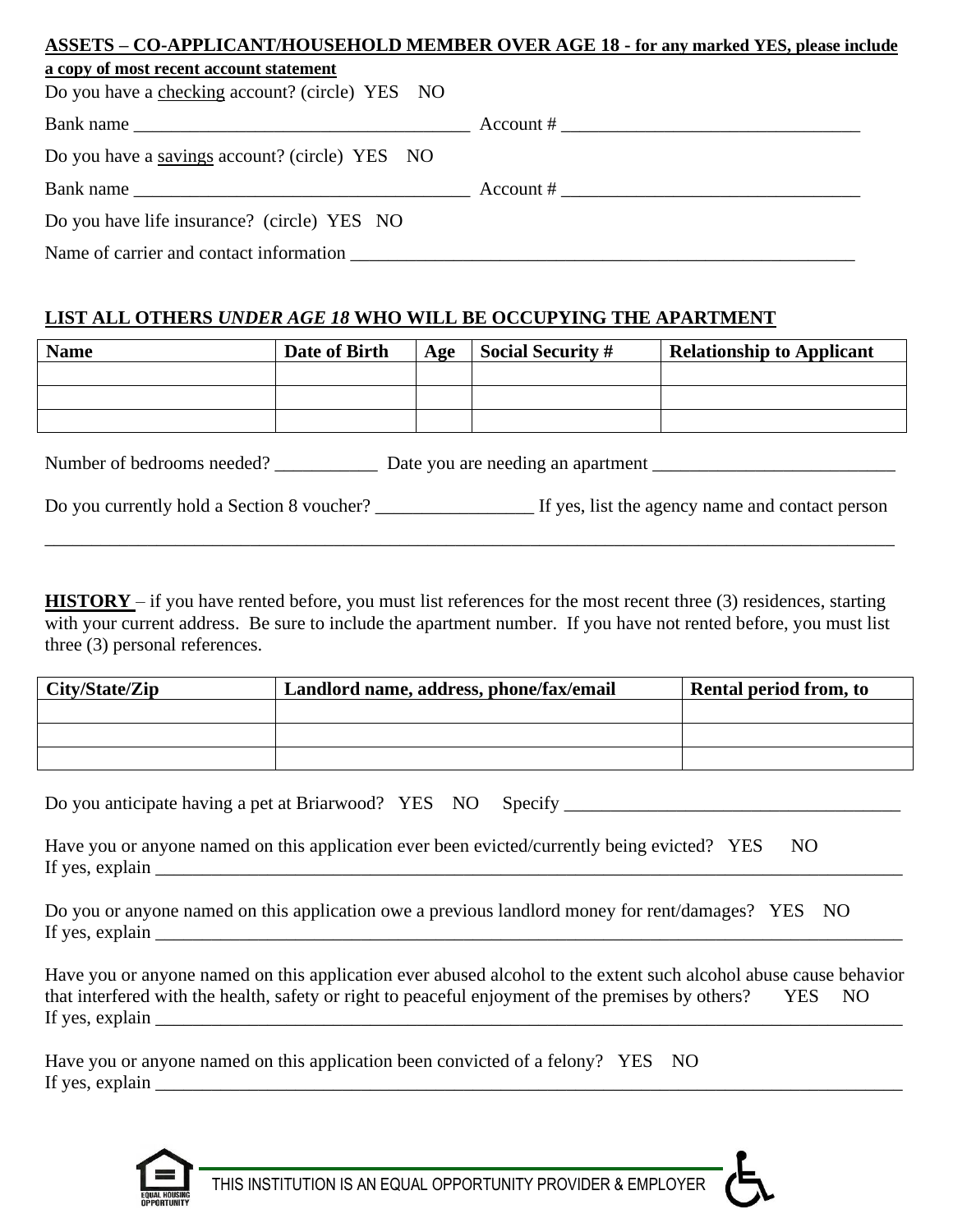Have you or anyone named on this application **ever** been involved in, arrested, or convicted of any crime *other than* traffic violations? YES NO If yes, explain \_\_\_\_\_\_\_\_\_\_\_\_\_\_\_\_\_\_\_\_\_\_\_\_\_\_\_\_\_\_\_\_\_\_\_\_\_\_\_\_\_\_\_\_\_\_\_\_\_\_\_

Are you or anyone named on this application subject to a lifetime state sex offender registration requirement in any state? YES NO If yes, provide name and state where requirement is ordered

\_\_\_\_\_\_\_\_\_\_\_\_\_\_\_\_\_\_\_\_\_\_\_\_\_\_\_\_\_\_\_\_\_\_\_\_\_\_\_\_\_\_\_\_\_\_\_\_\_\_\_\_\_\_\_\_\_\_\_\_\_\_\_\_\_\_\_\_\_\_\_\_\_\_\_\_\_\_\_\_\_\_\_\_\_\_\_\_\_\_\_\_

Has the applicant ever broken a lease? YES NO

Has the applicant ever been brought to court by another landlord? YES NO

Is the total move-in amount available now (rent and deposit listed on front page)? YES NO

# **INTENTIONALLY LEFT BLANK**



THIS INSTITUTION IS AN EQUAL OPPORTUNITY PROVIDER & EMPLOYER